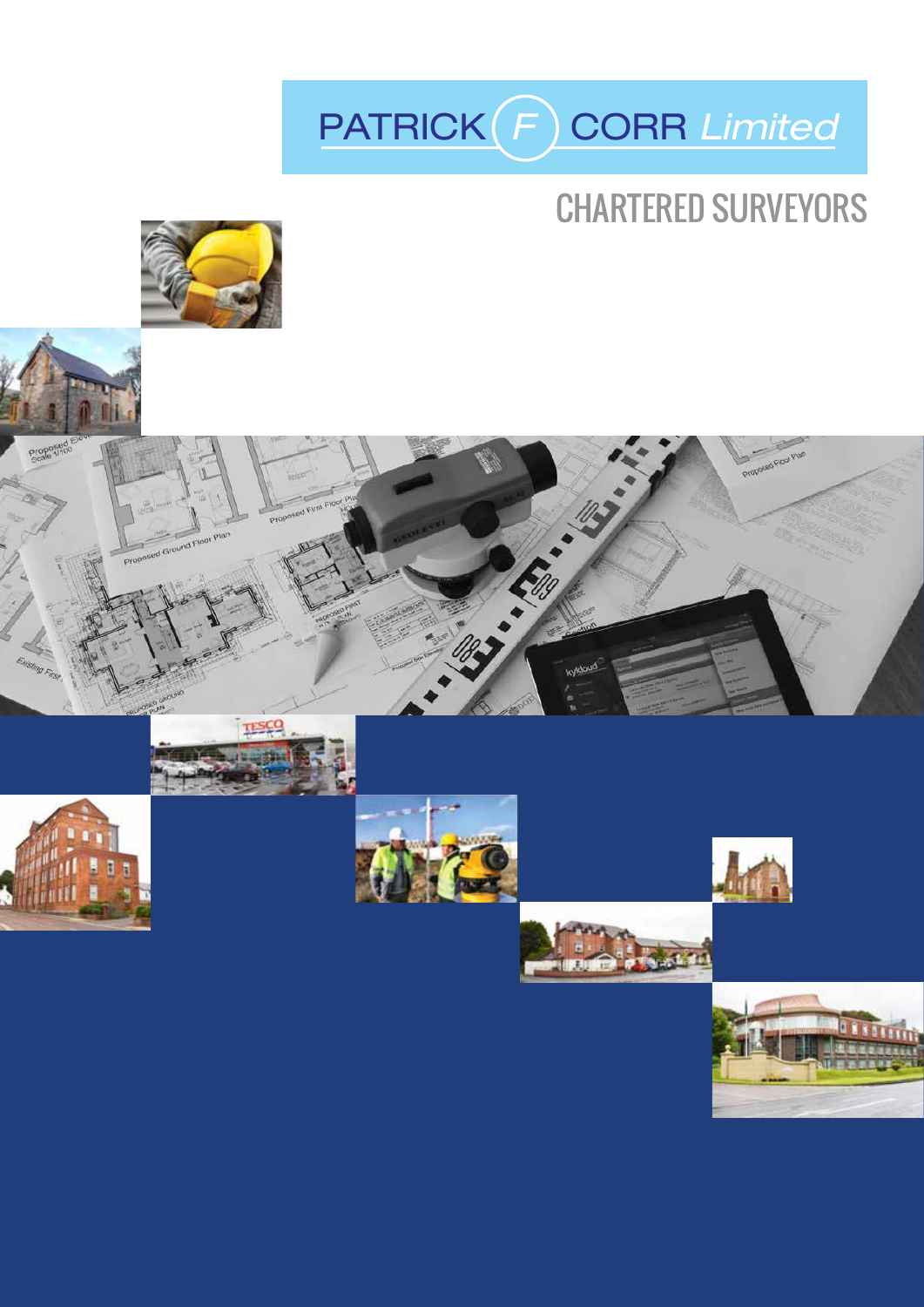## **2 PATRICK F CORR Limited**

# CHARTERED SURVEYORS

# ABOUT US

Established in 1979, Patrick F Corr Ltd are proud to be one of Northern Ireland's most experienced and trusted surveying & building services firms.

We provide fully-integrated survey, building consultancy and project management services for both corporate and private clients.

We now have a professional staff of 10+, based in Limavady in the northwest of Northern Ireland. We work on projects throughout Ireland and the UK.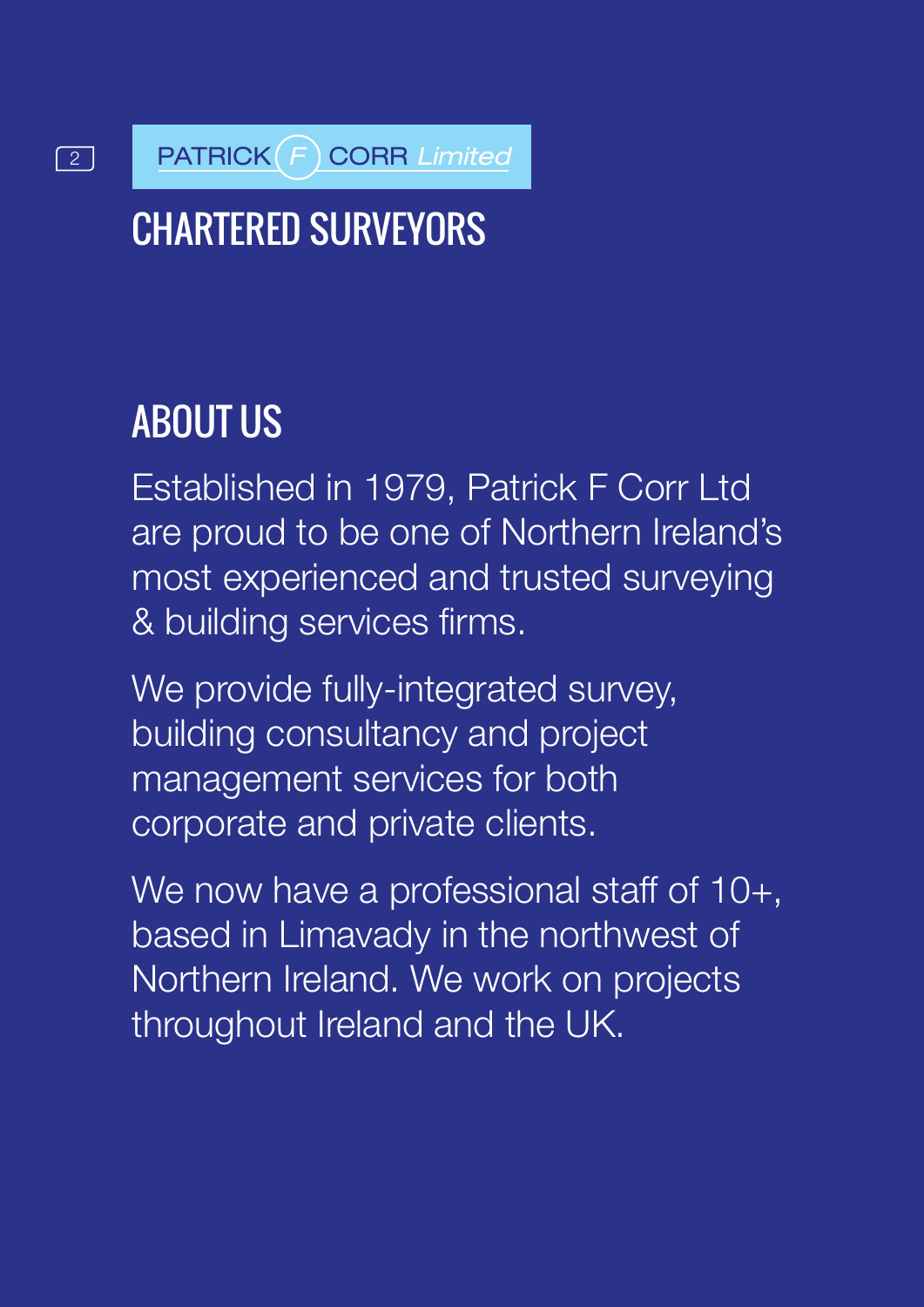#### OUR SERVICES  $\sqrt{3}$

#### **Our services include:**

- Quantity Surveying
- Project Management & Employer's Agent
- Building Surveying
- Health & Safety Consulting

#### **Quantity Surveying**

The foundation of our success is over 30 years of quantity surveying experience. Whatever the type and nature of the project or its procurement method, we have the processes and personnel to provide rigorous and innovative quantity surveying and cost management services.

Services include feasibility studies, cost planning and estimates, Bills of Quantities, Project Price List, risk analysis and value management, tender evaluations, progress claims and variations, final accounts, audits and measured term contracts.

#### **Project Management & Employer's Agent Service**

Project management is a complex and highly regarded discipline, requiring wide ranging technical, contractual, communication and leadership skills. Our aim is to lead project teams to successful and consistent outcomes which exceed expectations.

Services include brief development, management and co-ordination of design, procurement, programming, construction and handover process, contract administration and risk management.



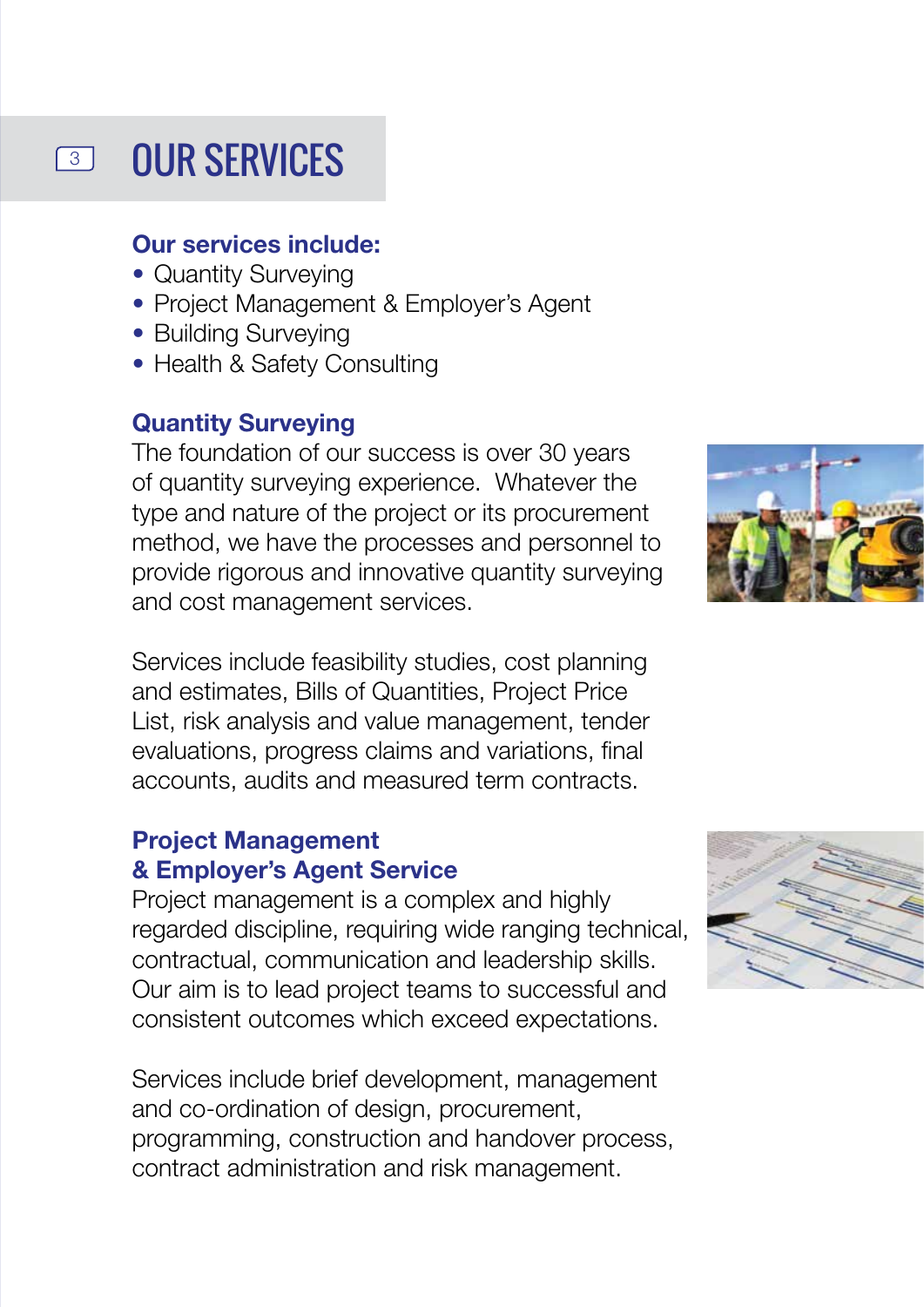#### OUR SERVICES 4

#### **Building Surveying**

We provide an array of traditional and contemporary building surveying services which include condition surveys and cyclic inspection, asset management, energy rating, dilapidations scheduling, advice and negotiations, disability access audits, building conservation advice and insurance claims and expert witness.



### **Health & Safety Consultancy**

As CDM (Construction Design & Management) Co-ordinators we advise clients on arrangements, procedures and duties under CDM, preparation of pre-construction health and safety information pack, undertaking risk assessments and providing method statements, assessments of the health and safety aspects of tender documentation and manage the production of health and safety file.

#### **Professional Membership & Accreditation**

We are accredited with a wide range of professional memberships and organisations including:









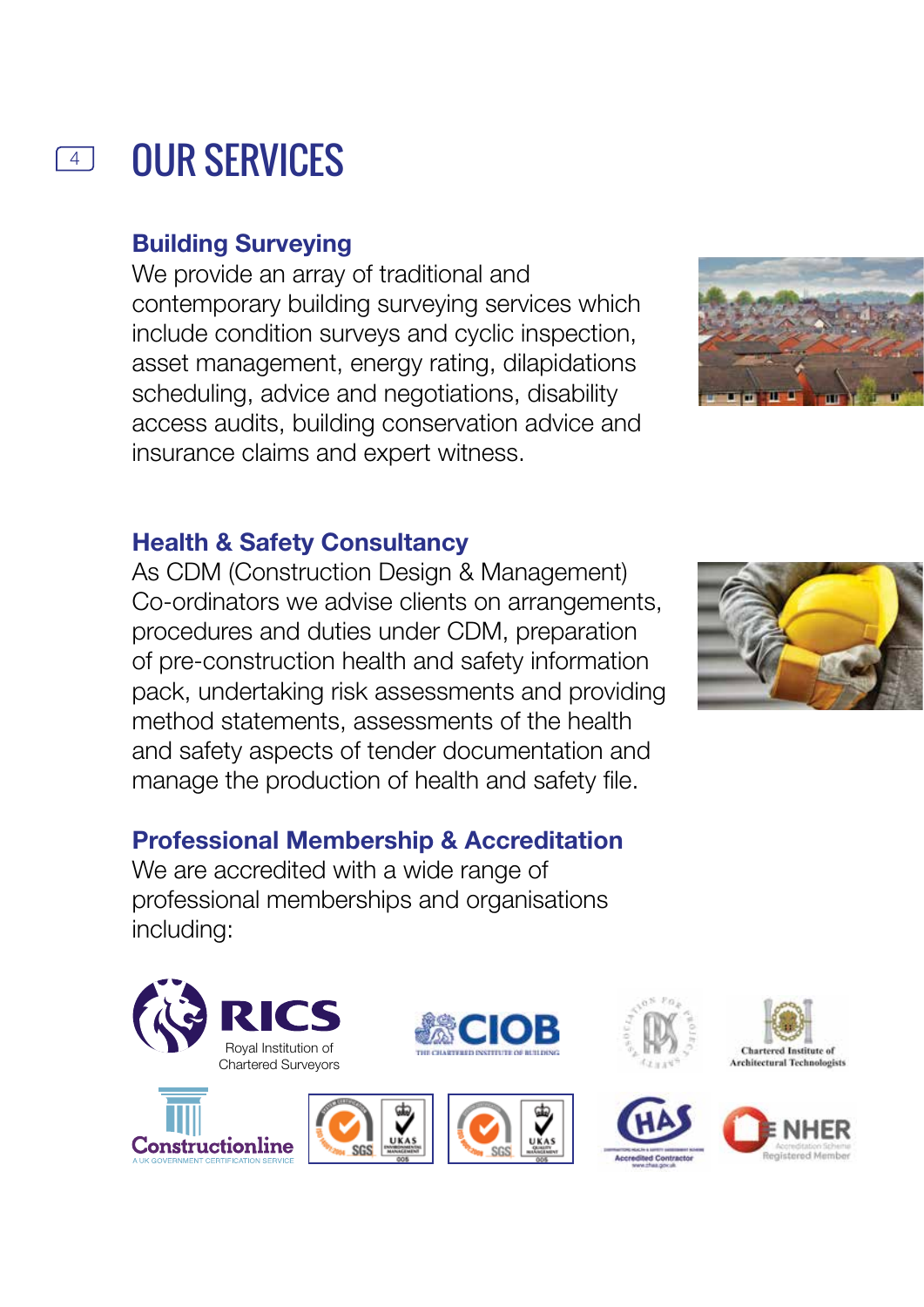#### OUR STANDARDS  $\boxed{5}$

Today, and over the past 35 years, we have established our firm and built our team around several important pillars:

#### **Quality and Professionalism**

As a fully chartered practice, we adhere to the highest standards, ethics and codes of practice demanded not only by the RICS but by a range of other certification and quality assurance schemes.

#### **Comprehensive and Friendly Client Service**

We provide our clients with a complete set of surveying, construction project management and consulting services at all stages of the build process, and for a wide range of project types.

#### **Global Standards, Local Knowledge**

We pair a rich understanding of the latest industry trends and best practices, with our deep local knowledge and network within the planning and construction sector. It's this combination that our many repeat clients tell us sets us apart in the industry.





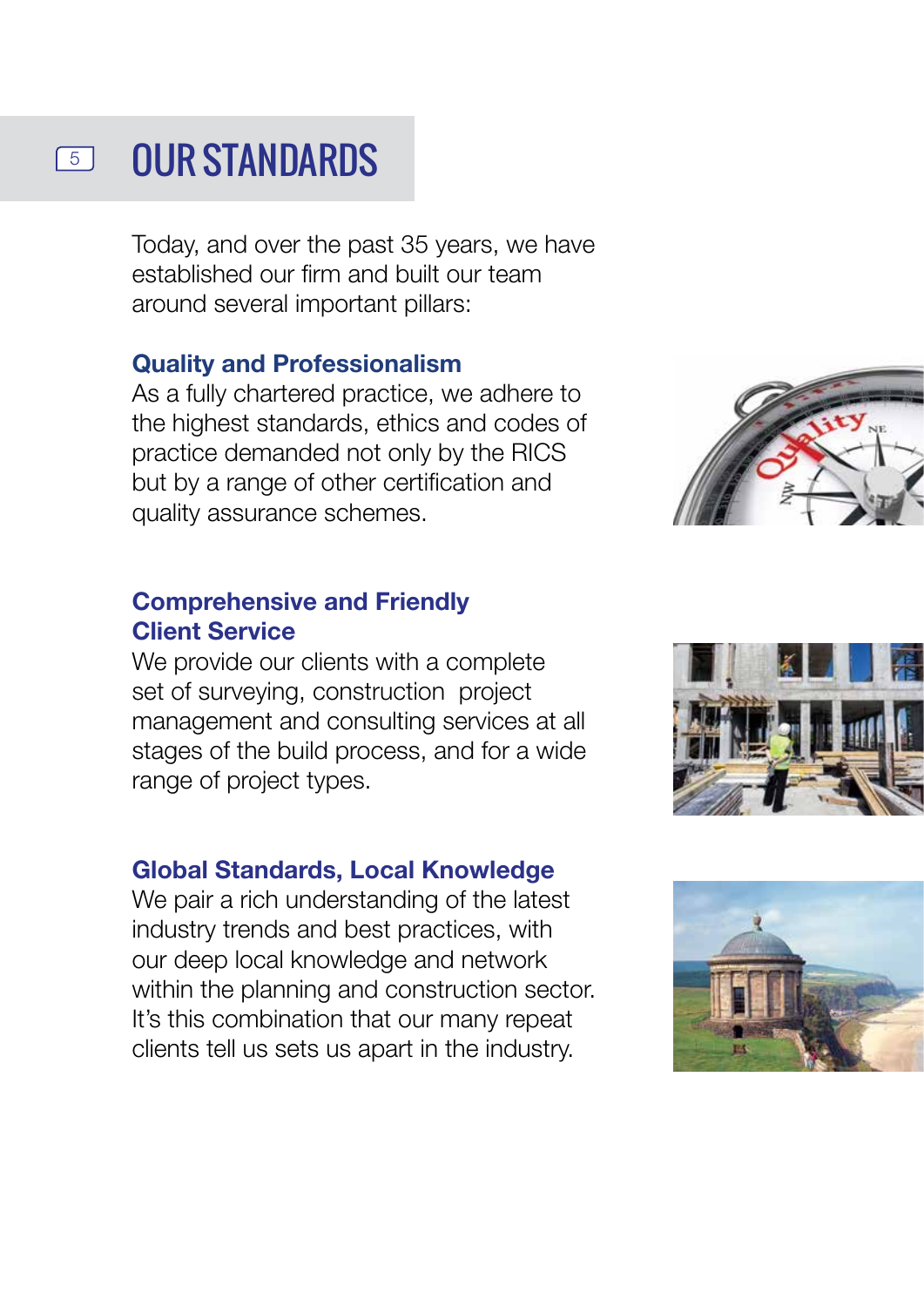# **6 OUR PROJECTS**

Patrick F Corr has completed an outstanding record of successful projects and satisfied clients in the following sectors:

- 
- Community Centres Healthcare
- 
- 
- Public Authority Housing Sport Facilities
- Commercial & Retail Schools & Education
	-
- Residential Local Government
- Ecclesiastical Hotels & Hospitality
	-

Some projects are highlighted on the next few pages.

#### **Commercial & Retail**





*Beresford Mill, Coleraine*





*The Cornmill, Coalisland.*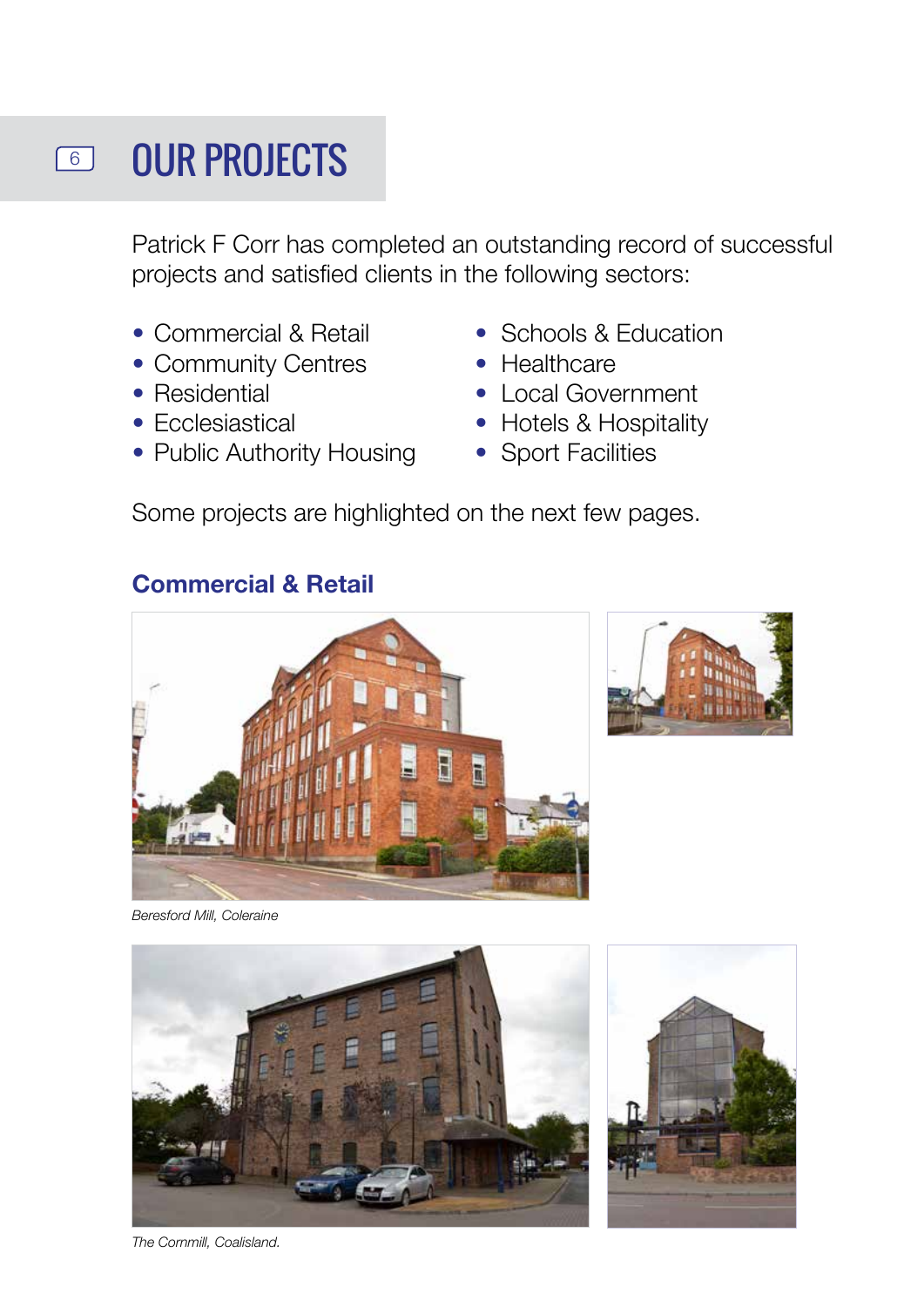

#### **Commercial & Retail**



*Petrol Station & Tesco Express, Limavady Tesco's Express Store, Limavady*



*SignIt Industrial Unit, Coleraine Limavady Credit Union*





### **Schools & Education**





*St Patrick's and St Brigid's College, Claudy*



*St Mary's High School, Limavady Primate Dixon Primary School, Coalisland*



*Greenshoots Newry Ltd - Southern Regional College*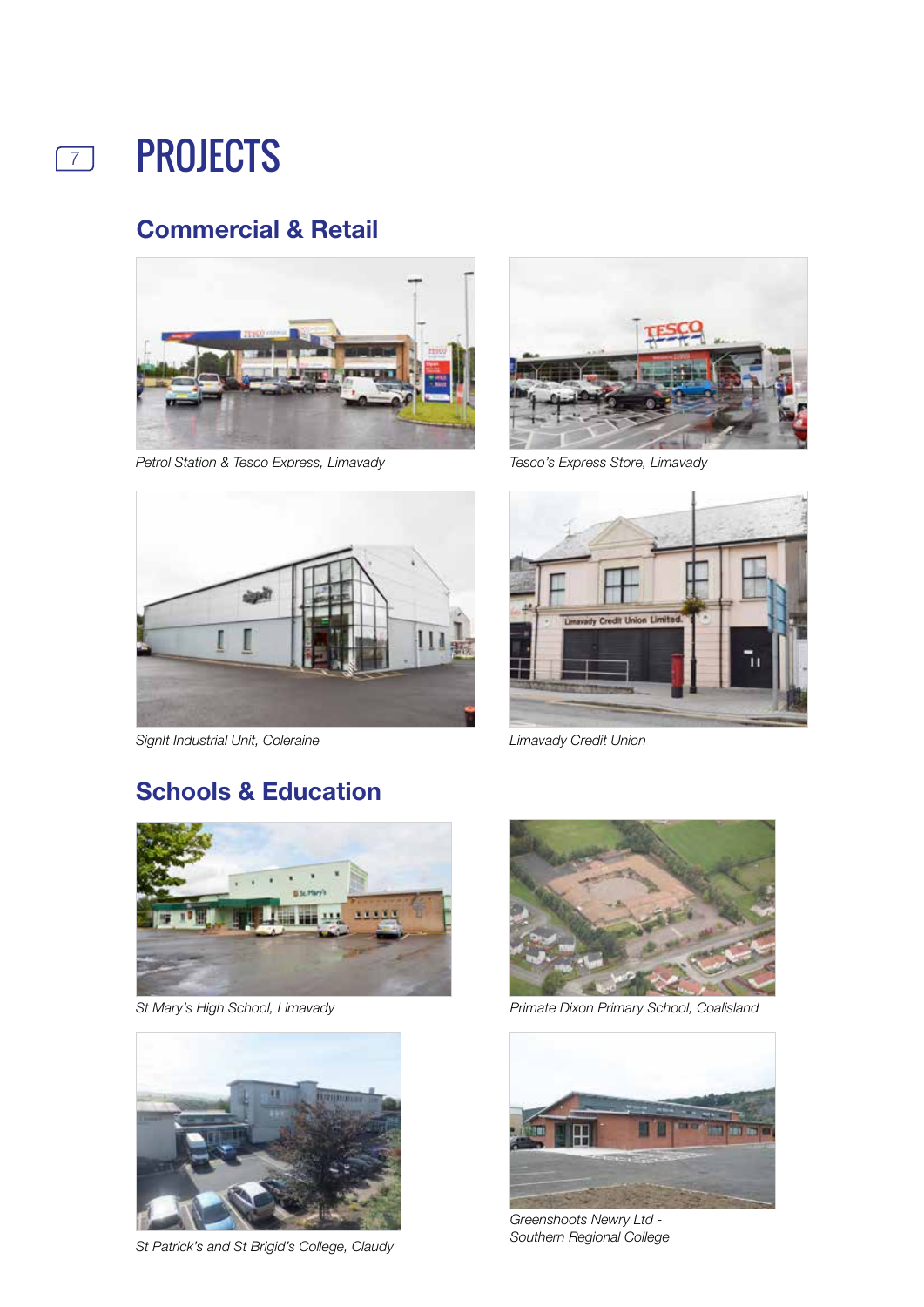

### **Community Centres**



*Trinity Church Hall, Ballymoney*



*Traad, Ballyronan and Ballinderry Development Association*



*St Malachy's Pastoral Centre, Coleraine*



*Claudy Community Centre*



*Glen Rural Community Centre, near Armoy*

### **Healthcare**



*Northwest Independent Hospital, Ballykelly*



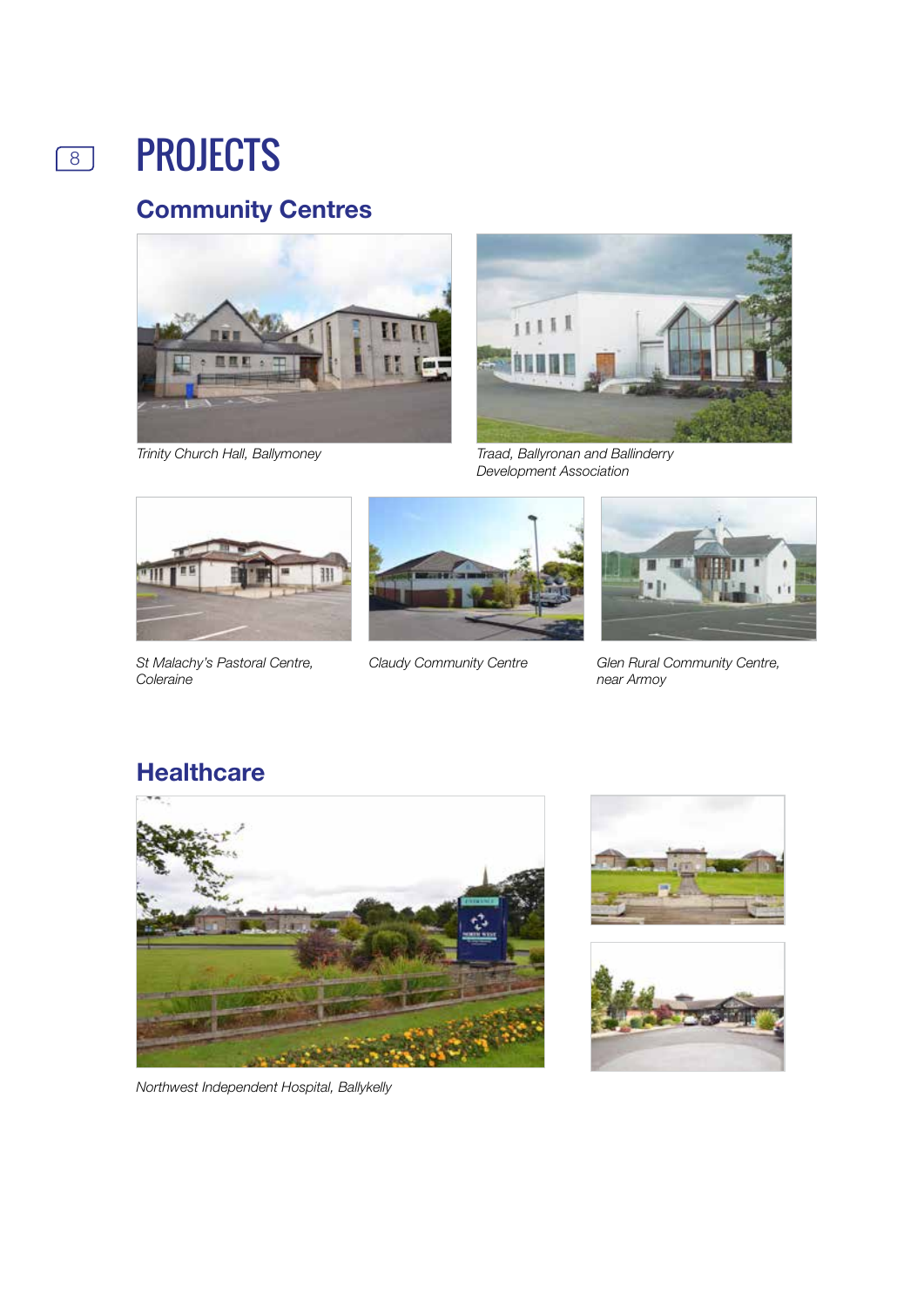# **9 PROJECTS**

### **Residential**



*Plumbridge private residence Portballintrae residence*



### **Local Government**



*Strabane District Council buildings Strabane District Council buildings*





*Limavady Borough Council offices*



*DHSS Offices, Limavady*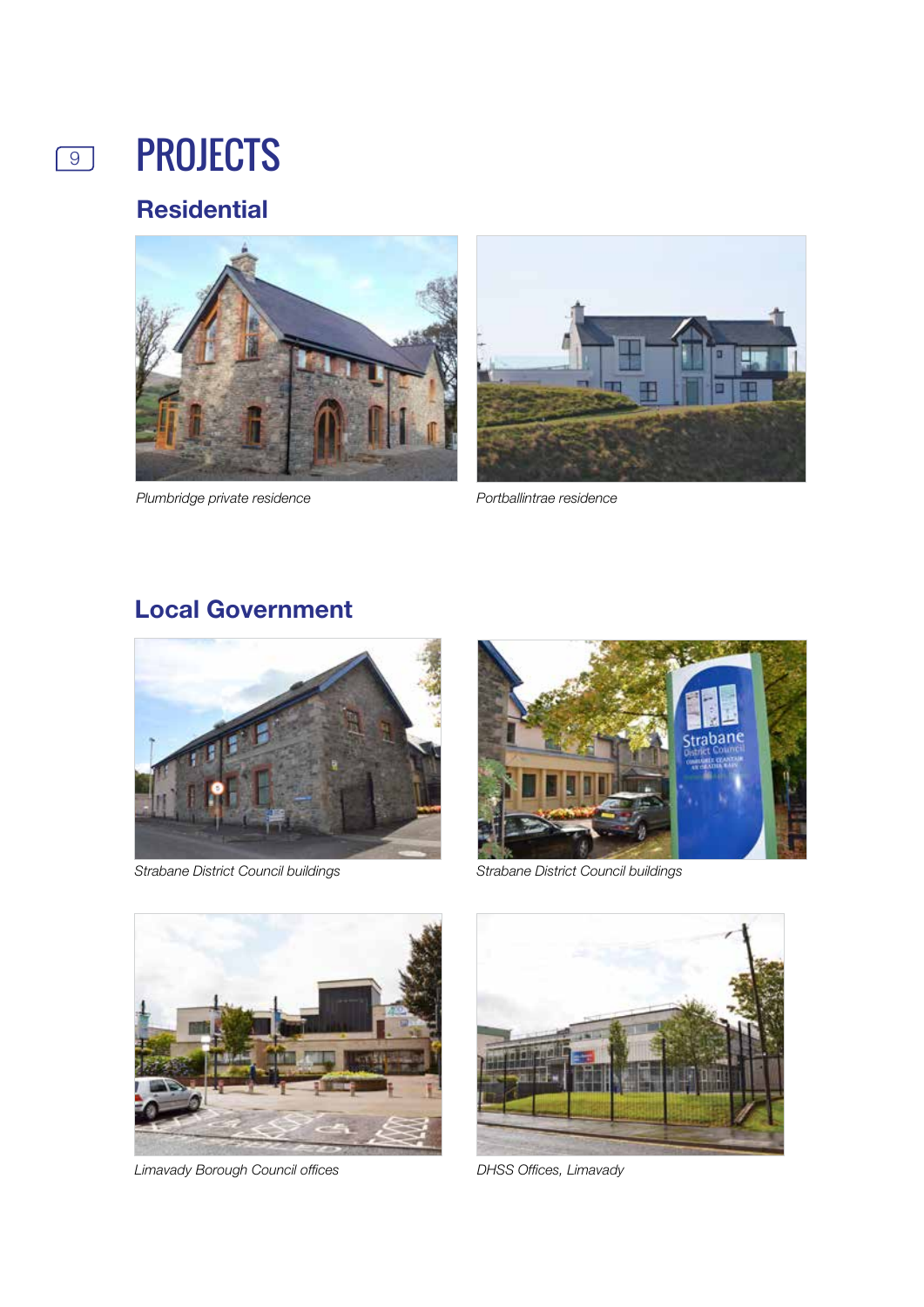

## 10 **PROJECTS**

### **Ecclesiastical**





*St Mary's Church, Limavady Clonoe Chapel, County Tyrone*

### **Hotels & Hospitality**



*Everglades Hotel, Prehen Road, Derry*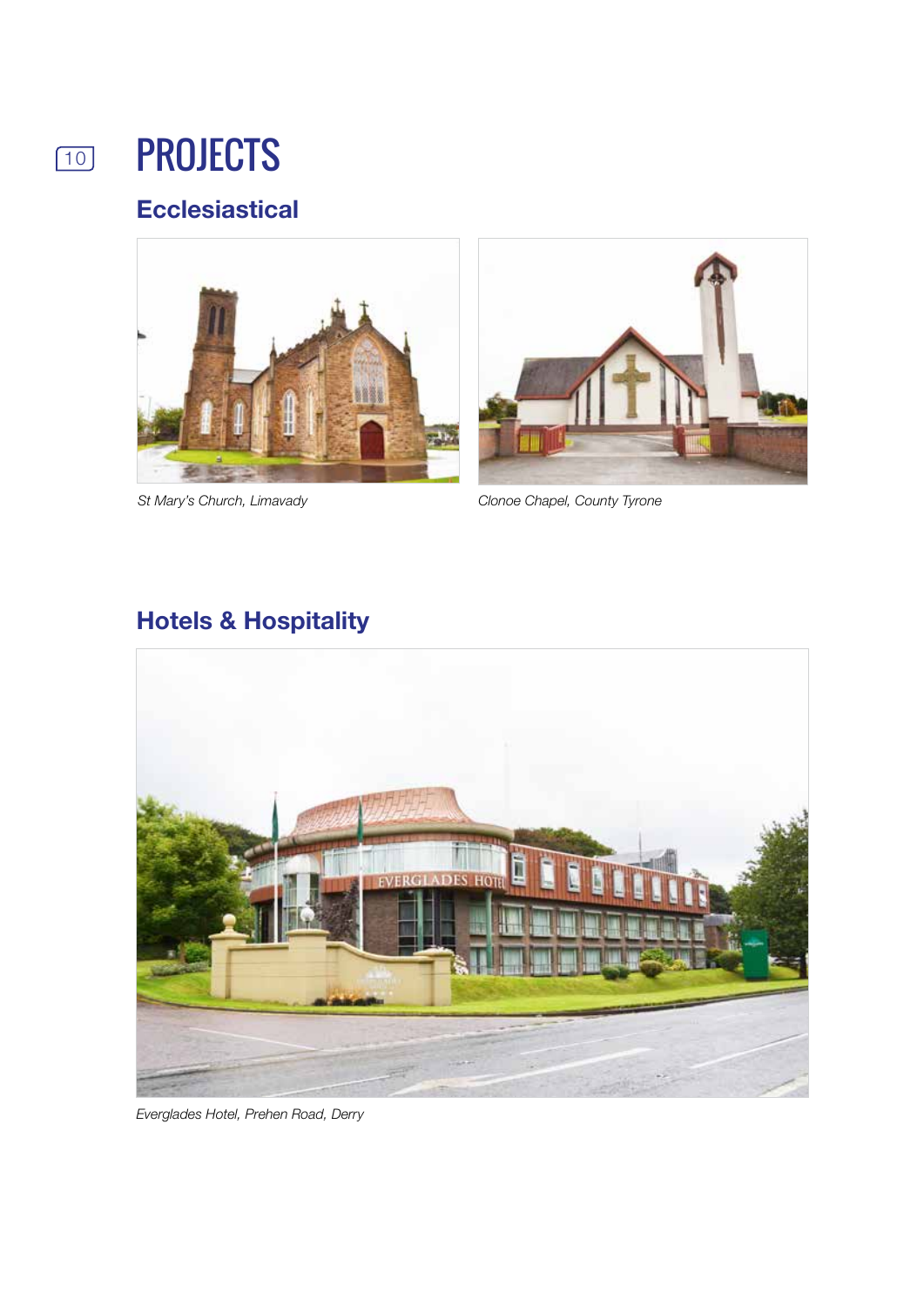# **111 PROJECTS**

### **Public Authority Housing**



*Public Authority Housing at Mill Place, Limavady* 



*Harpur's Hill, Coleraine*



*Oaklee Housing Association, Sion Mills*

### **Sport Facilities**



*Bready Cricket Club, Bready, Strabane*





*Owenbeg GAA Centre*